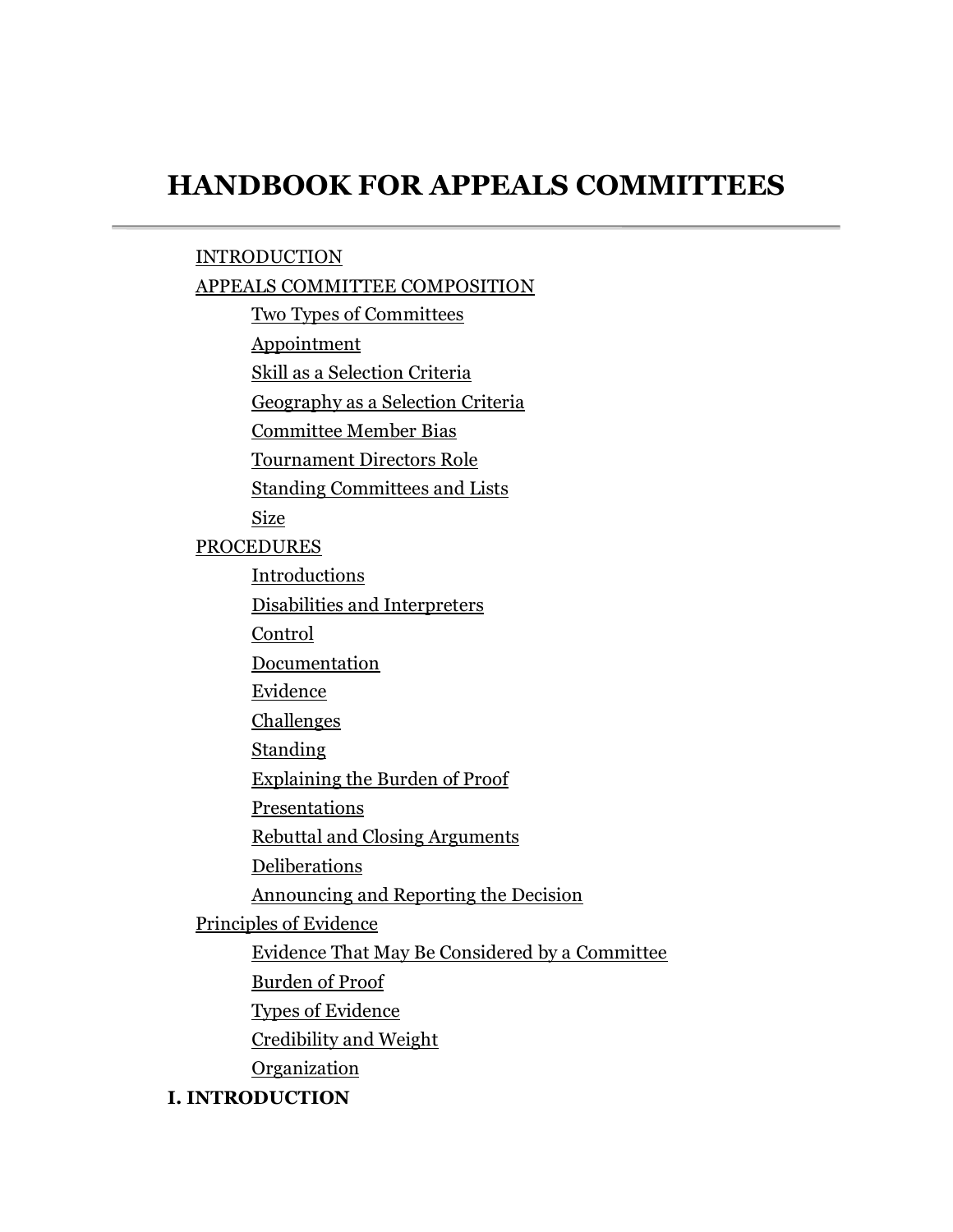This handbook is created to educate our members about Appeals Committees. The process begins with the Tournament Director, who enforces the Laws of Duplicate Contract Bridge. The Tournament Director can adjust scores (Law 12) and give procedural penalties (Law 90). Each player then has a right to appeal a ruling made at his or her table(Law 92). An Appeals Committee will usually hear that appeal (Law 93). The Laws of Duplicate Contract Bridge allow contestants to appeal any ruling made at their table by the Director (Law 92). Even if an Appeals Committee is available, the Chief Director still hears an appeal if it is based solely on Law or Regulation. Other appeals go directly to committee. In cases dealing solely with Law or Regulation, the contestant may appeal the Chief Directors ruling.

However, no committee is permitted by law to overrule the Tournament Director on a point of Law or Regulation. It can only recommend that the Tournament Director reconsider his or her decision (Law 93). The Appeals Committee deals mostly with bridge judgment and fact. If the Committee believes discipline is warranted, it should decide the bridge appeal and refer the remainder to the Tournament Director for charging to the appropriate disciplinary committee. This committee is not a court of law, but in some ways is similar. It uses principles of equity so no player may gain an advantage by unethical conduct or violation of bridge law.

Committee members should hear the whole story and make a fair and reasonable adjudication. They should not accept a procedural argument that prevents either side from fully expressing its views. The purpose of this Handbook is to help those who serve on an Appeals Committee and those who appoint committee members. When a Committee follows these guidelines, it will hold a fair hearing and should reach a fair and reasonable decision. Every participant is entitled to a fair and impartial hearing, no matter the final decision. Note: The Committee Chairperson must be particularly careful in implementing part III. Procedures, A. Introductions below with respect to advising committee members and parties to the appeal to air concerns of possible bias .

#### **II. APPEALS COMMITTEE COMPOSITION**

#### A. Two Types of Committees

- The Appeals Committee deals with questions of bridge judgment and facts arising from bidding, play or defense. For example, its members might have to decide whether a particular action could be based on unauthorized information.
- Members may need to analyze a player's bidding system and skill level plus whatever else the committee may feel is relevant.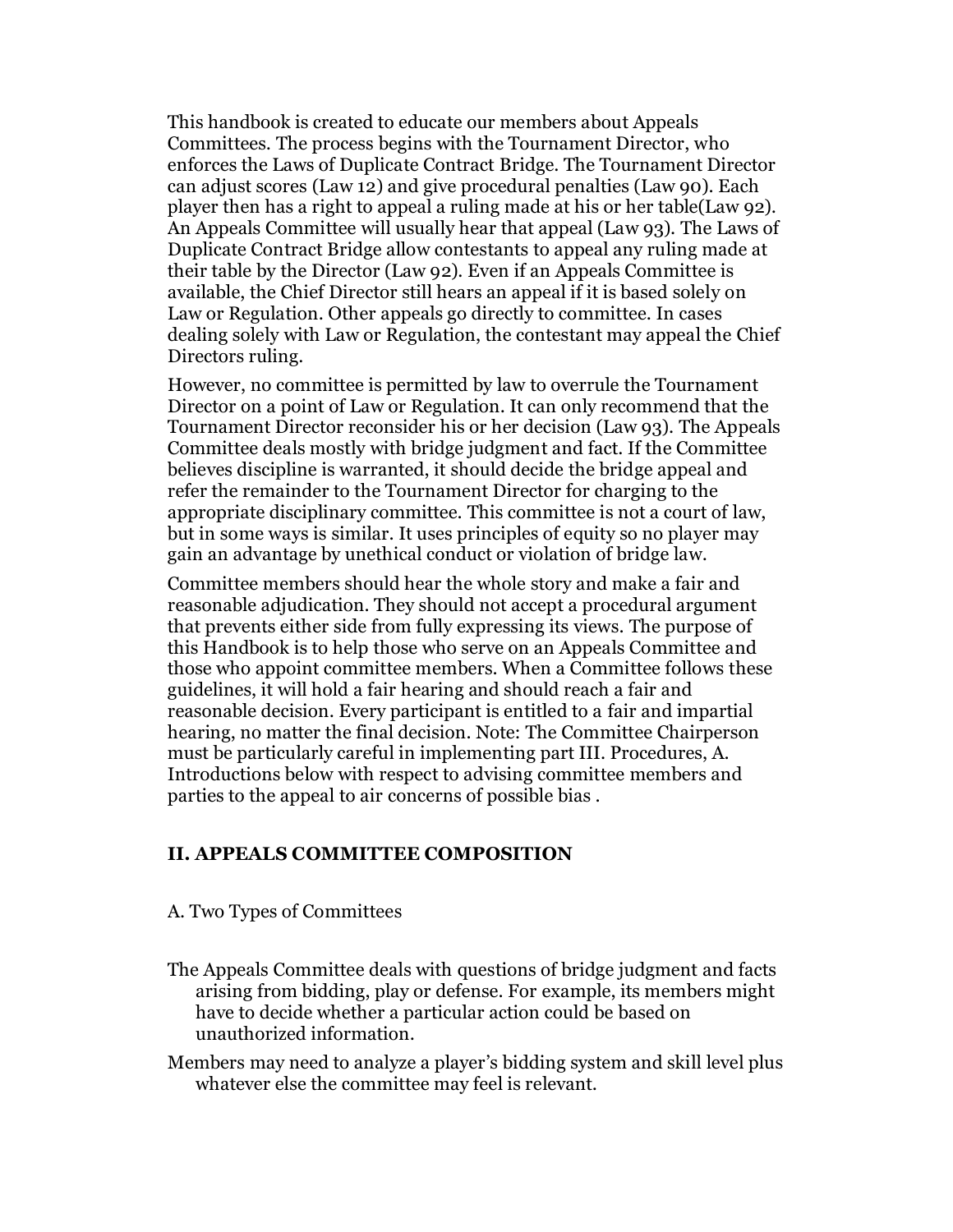The other type of committee is the Disciplinary Committee. A sponsoring organization appoints this committee as its disciplinary body. It focuses on player conduct. Members decide whether to discipline a player for conduct ranging from simple rudeness to deliberate cheating. Bridge judgment is usually a side issue during its hearings and deliberations.

The differences between these committees are important. An Appeals Committee lets the actual result stand or adjusts it as permitted by the Laws of Duplicate Contract Bridge. Sometimes it assesses a procedural penalty against some or all of the parties (in IMPs, matchpoints, or some other non-score sanction). A Disciplinary Committee decides if it should discipline a player for his or her conduct. Its options include anything from imposing a reprimand to expulsion from ACBL. Regulations permit a scoring adjustment in the interest of equity, but this is a secondary consideration. A Tournament Disciplinary Committee has limited powers, as detailed in the *Code of Disciplinary Regulations* (CDR).

## B. Appointment

The Unit or District Board of Directors appoints an Appeals Committee for its sectional or regional tournament. It may delegate this authority to the tournament chairperson or another specified individual.

C. Skill as a Selection Criteria

An Appeals Committee must often make bridge judgments about other players of different skill levels. Consequently, every Unit or District should make an effort to appoint knowledgeable players to serve on their Appeals Committees.

Selecting committee chairpersons is an important duty. A good chairperson can help ensure that the committee considers all of the evidence and conducts an impartial hearing. Players who serve on Committees at North American Bridge Championships are good choices for this role.

#### D. Geography as a Selection Criteria

Committee members should come from different geographical areas when possible. This will give the committee a broader base of experience, making a fair and impartial hearing more likely. No party should leave an Appeals Committee hearing feeling disadvantaged merely because they live in a different locale. All parties should believe they had a fair hearing with a full opportunity to express their views.

#### E. Committee Member Bias

Every committee member must be unbiased. Common sense should prevent most incorrect appointments. Of course, no committee member should be a regular partner, close friend, spouse, significant other or known enemy of any party, or have a business or financial association. Any committee member who has dealings with a party should reveal that fact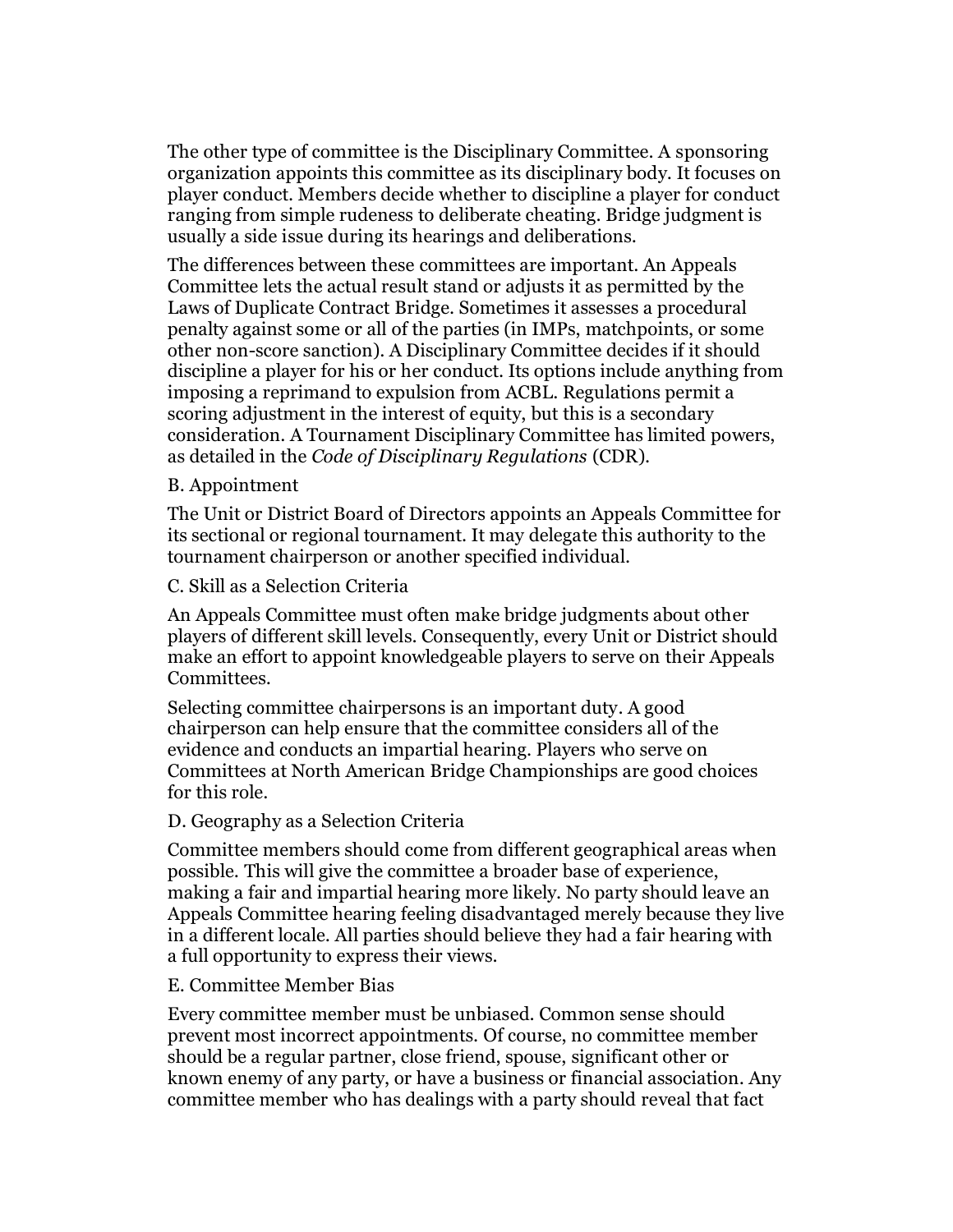immediately and excuse himself or herself from service. Committee members should conduct themselves appropriately, and avoid social contact with any party either before or immediately after the hearing.

## F. Tournament Director's Role

The Tournament Director performs different functions at an Appeals Committee hearing. As the first witness, he or she presents a complete statement of the facts, issues, applicable laws and available sanctions.

A Tournament Director is no party's adversary. As a professional arbiter, the Tournament Director is expected to make each ruling after a careful effort to discover every relevant fact and understand the bridge judgments involved. However, the TD is permitted to and should defend his or her decision.

The Appeals Committee should support the Tournament Director as a neutral person. During the hearing, this means treating the Tournament Director with respect.

The Tournament Director testifies first. He or she should give a summary of the facts and issues, recite the pertinent law and regulations, and describe the available sanctions. An Appeals Committee may not overrule a Tournament Director on a point of law. In such a case, particularly when the Committee feels it has factual information not available to or possibly overlooked or misinterpreted by the TD, the Appeals Committee should ask the Tournament Director to reconsider his or her ruling per Law 93B3.

The Tournament Director should inform the committee when bridge judgment is not relevant by showing a copy of the applicable law or regulation.

H. Size

A committee should have an odd number of members, usually three or five. This should prevent a committee from becoming deadlocked.

# **III. PROCEDURES**

Bridge players are as argumentative as other high level competitors. We need procedures that ensure an orderly and efficient hearing. Committees should follow the procedures described beginning here.

# A. Introductions

- 1. Introductions are the first order of business. The committee chairperson should:
	- a. Give his or her full name and home city;
	- b. State that the chair will function as the presiding officer;
	- c. Request that all questions and comments be directed to the chair;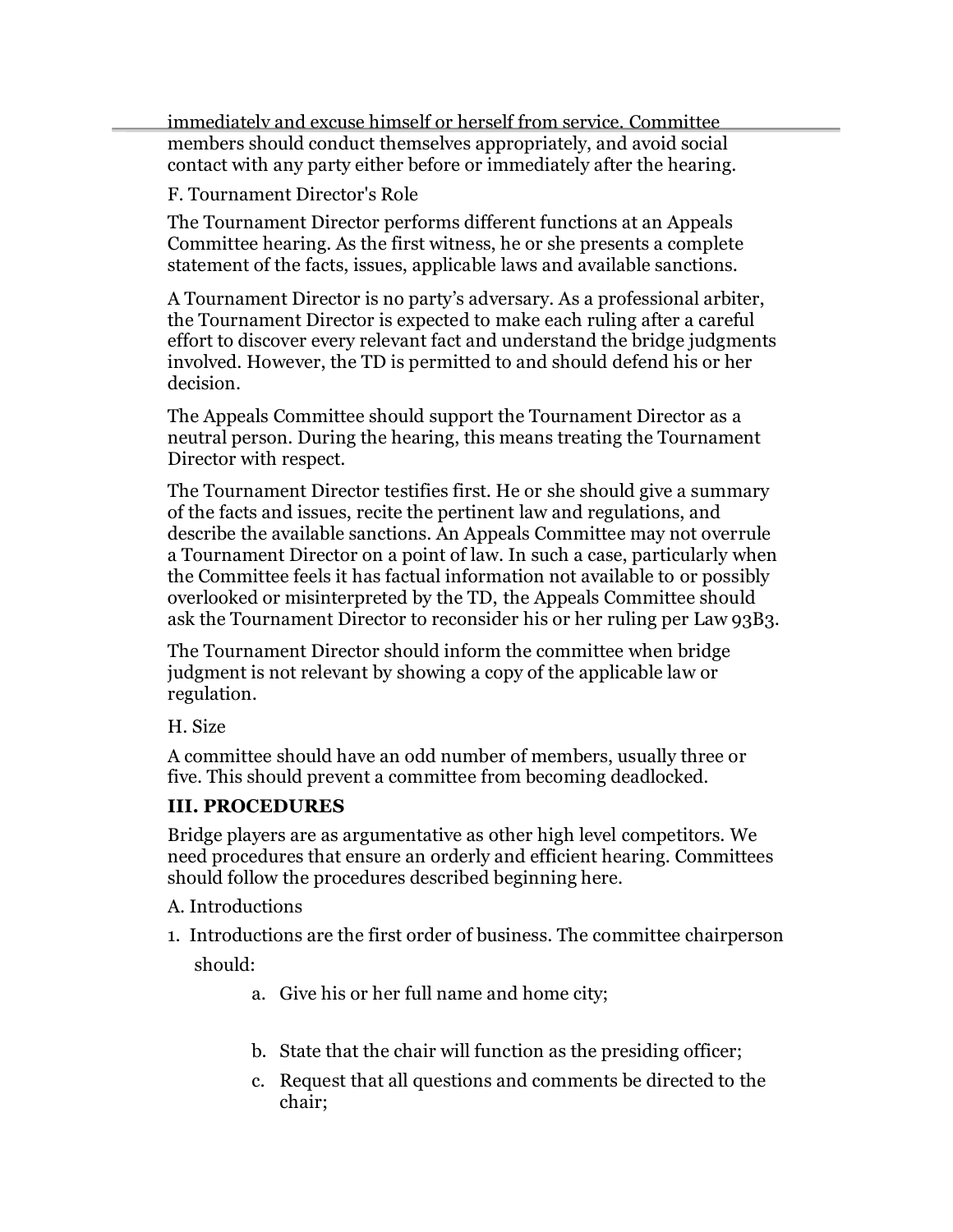- d. Have the other committee members introduce themselves;
- e. Have the parties, including their advocates, introduce themselves.
- 1. The committee chairperson addresses the committee members as follows:

"If there is any reason why you feel you should not serve on this committee, please recuse yourselves now."

"If you believe you can serve and make an unbiased decision, but you know of conditions or circumstances that may be perceived as creating potential bias or perceived as such, please disclose those issues now."

- 2. The committee chairperson addresses the parties to the appeal and the committee as follows: "If any member of this committee or party to the appeal has cause to believe that a committee member should not serve, you must raise the issue or issues now." (If there is any objection, see section III.F. below)
- 3. The committee chairperson introduces The Tournament Director and gives his or her name and role (e.g., table or floor director, chief director, appeals director);
- 4. The committee chairperson introduces any witness, stating if that witness is associated with any party to the appeal.

# B. Disabilities and Interpreters

The committee should consider whether any person is at a disadvantage because he or she does not understand English. The chair should make a good faith effort to ensure that this person fully understands what others say and that everyone understands what this person says. If there was no opportunity to arrange for an interpreter, then in appropriate cases the committee should postpone the hearing to provide that opportunity.

The committee should also undertake a good faith effort to ensure that any disability will not be a disadvantage. In appropriate cases the committee should postpone the hearing.

## C. Control

The chairperson should inform those present of the following:

- 1. They will have enough time to present their side;
- 2. The committee will call upon each party at the appropriate time;
- 3. There should be no interactions between the parties involved;
- 4. All testimony is directed to the chairperson;
- 5. For team events, the committee should not hear anything about what happened at the other table (NOTE: If the committee decides to award an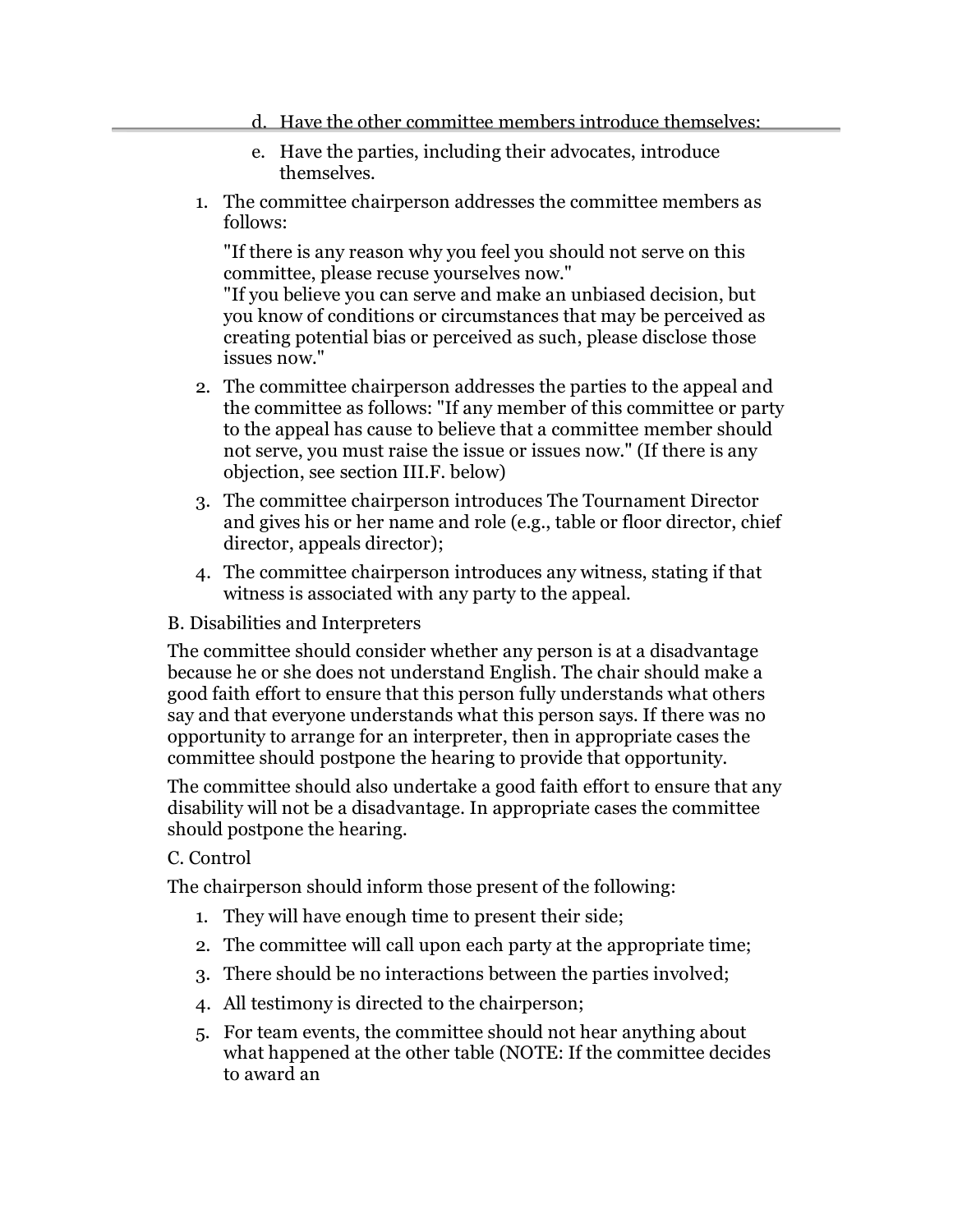- 6. artificial adjusted score pursuant to Law 12C1, they should then be told of
- 7. the score at the other table.);
- 8. No interruptions will be tolerated;
- 9. When a witness is finished, opposing parties and committee members will have an opportunity to ask questions(always directed to the chair);
- 10. Each party will have an opportunity to present rebuttal testimony, and make whatever final argument they feel is appropriate;
- 11. When everyone is finished testifying, the committee will deliberate privately;
- 12. The parties will be called back to the committee room to hear the committee's decision. Once the committee announces its decision there is no further argument or discussion.

## D. Documentation

The chairperson may ask a member to prepare the required report or keep notes so that the chair can prepare the report.

No other record of the hearing is kept, except as directed by the committee.

## E. Evidence

The committee determines all rulings on the suitability of a question and admissibility of evidence. The chairperson speaks for the committee. If any member disagrees, the committee deliberates the issue privately and decides the point by majority vote.

## F. Challenges

Each committee's first duty is to ensure not only actual fairness but also the appearance of fairness. Mere knowledge of a party's past appearances before appeal or disciplinary committees is not a basis for disqualification. Parties should have the chance to challenge a committee member for cause. If a party challenges a member who will not withdraw, the remaining committee members may consider evidence pertaining to the challenge and vote on the issue. Before the substantive phase of the hearing begins, the sponsoring organization should fill any resulting vacancy to maintain an odd number of committee members.

## G. Standing

After the committee resolves any and all challenges, it decides if the appealing party has standing to make the appeal. An individual may appeal a ruling only if the Tournament Director made it at his or her table. Both members of a partnership, and in a team game the captain, must concur in the appeal. If the appealing party does not have standing, the committee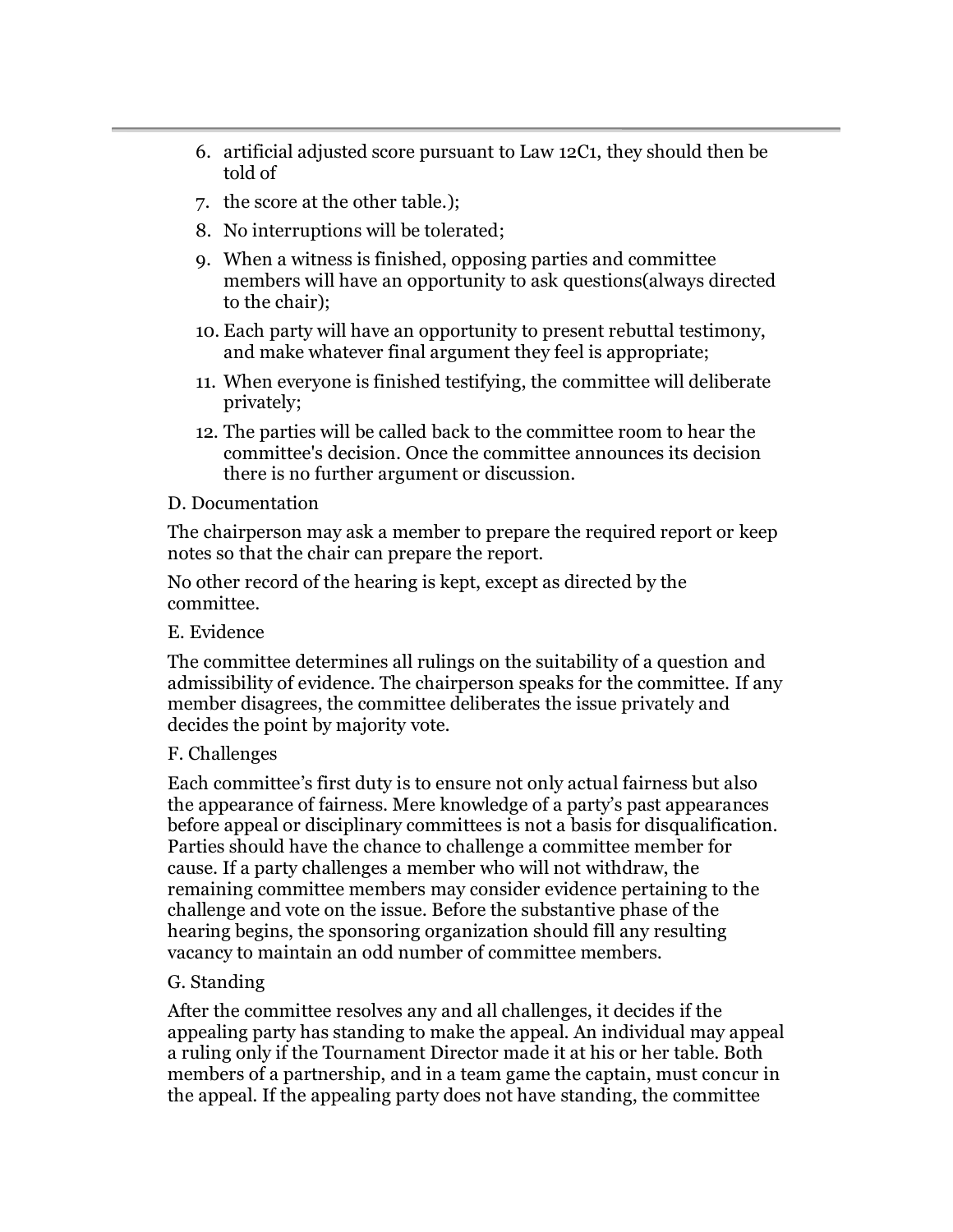must dismiss the appeal. The hearing does not end, as the committee may impose a procedural penalty upon the appelant. Although the Committee should assume that the appealing party's standing was determined by the Tournament Director, they may

make independent decision on that issue.

# H. Explaining the Burden of Proof

The chairperson should explain to those present that the standard of proof to accept one version of the facts over another version is a preponderance of the evidence. This means that the committee accepts the version more likely to be true. If a committee member has any doubt he or she will accept the Tournaments Director's determination.

# I. Presentations

The Tournament Director summarizes the relevant facts and issues along with the pertinent law and regulations. Next, he or she explains the ruling and presents a list of alternative rulings and sanctions and informs the Appeals Committee of the full range of its authority. After responding to any questions from committee members and parties, the Tournament Director may withdraw, but may remain if the Committee so requests and other duties allow. The chairperson may and should recall the Tournament Director especially when more information regarding law or regulation is needed.

Each appellant(the contestant lodging the appeal) or their advocate (not both) gives his or her version of the facts plus their reasons why they believe the Tournaments Director's ruling is incorrect and that the Appeals Committee should decide matters in their favor. After each appellant is finished, the appellee(the opponent of the appellant) and any committee members may ask any pertinent questions. If an advocate represents the appellant, the appellant speaks only as a witness.

Each appellee, or their advocate (not both), gives his or her version of the facts plus their reasons why the Appeals Committee should decide matters in their favor. After each appellee is finished, the appellant and any committee members may ask any pertinent questions. If an advocate represents the appellee, the appellee speaks only as a witness.

# J. Rebuttal and Closing Arguments

Each party, starting with the appellant, has a chance to address what the opposing parties said. Rebuttal is not the time to say something a party forgot to say at his or her first opportunity. After rebuttal is finished, each party may make a final argument why the committee should support his or her position. Following this, the chairperson should emphasize that once the committee announces a decision there can be no further testimony or argument.

# K. Deliberations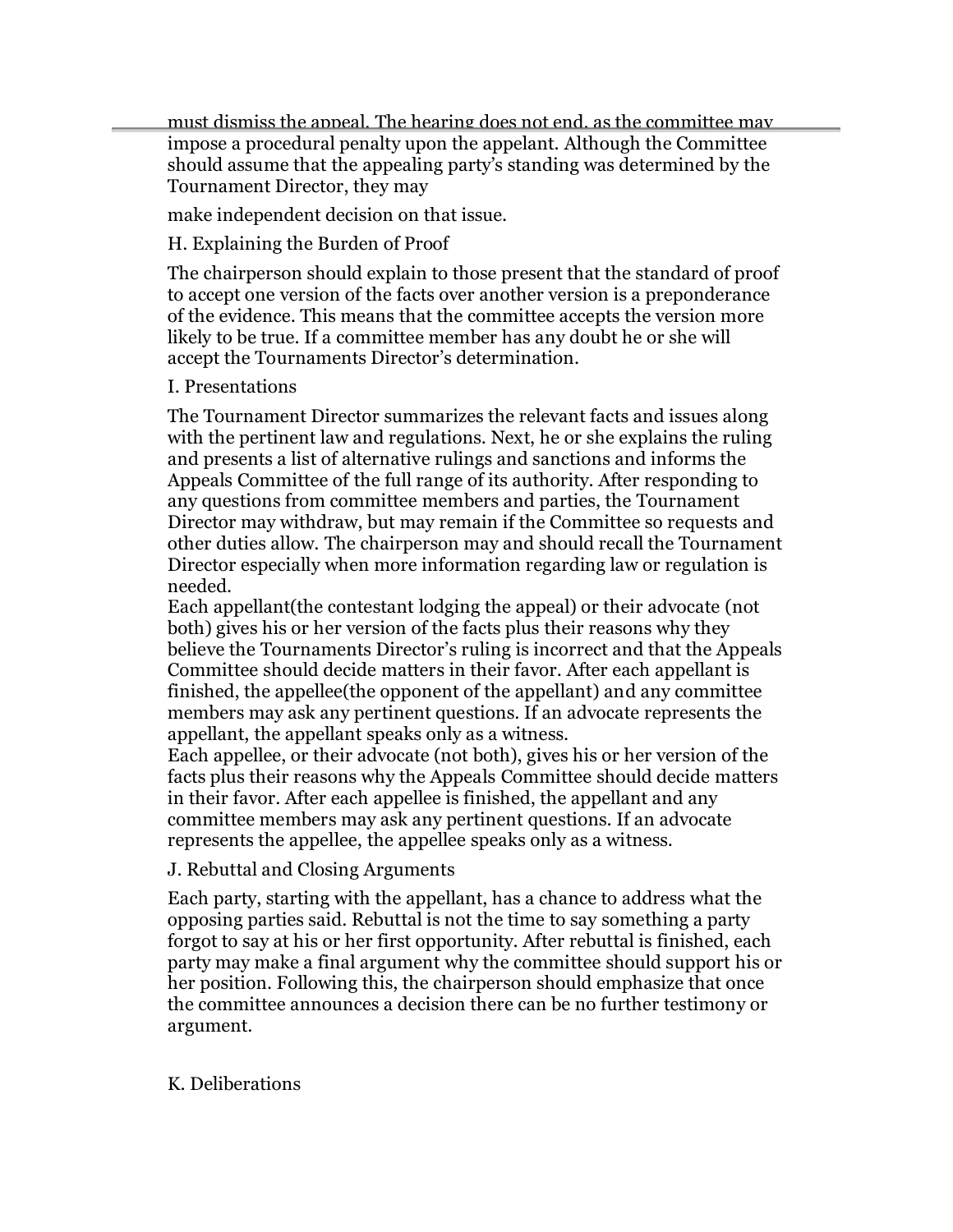After final arguments are finished, the committee deliberates privately. All other persons must remain out of earshot. It keeps no record of its deliberations. If the committee discovers facts not known by the Tournament Director or believes he or she applied the wrong law, it should recall the Tournament Director. After discussion with him or her, the Appeals Committee decides the matter by majority vote. The Laws of Duplicate Contract Bridge (specifically Law 84E) state that if an irregularity has occurred for which no penalty is provided by law, the Tournament Director awards an adjusted score if there is even a reasonable possibility that the non-offending side was damaged. An Appeals Committee is subject to the same Laws. In gray areas both a Tournament Director and an Appeals Committee should rule for the nonoffending side. Members are completely free to find facts and make bridge judgments that are completely at odds with the facts and bridge judgments found by the Tournament Director, but absent cogent reasons for doing otherwise, should generally accept the TD's assessment of the facts, the credibility of witnesses, the application of presumptions, and the fairness of adjustments. Committees are expected to possess, collectively, expertise in bridge judgment, an in that area do not defer to the TD.

The forgoing notwithstanding, an Appeals Committee should be prepared to accept the bridge judgment of players polled by the TD, but only if it judges that sample size was sufficient and the questions asked were relevant to the matter at hand. Accordingly poll questions and answers must be written so they can be presented to the committee should an appeal be filed.

An Appeals Committee is bound by the Tournament Director's statement of applicable law and regulations. If a committee finds the same facts as the Tournament Director and makes the same bridge judgments, then it must make the same ruling. A committee cannot overrule a Tournament Director on a point of law or regulation. A Committee may decide that a different Law applies and inform the Tournament Director of the facts that led to this conclusion. The Committee may not apply a different law if the Tournament Director disagrees.

When announcing a decision the Appeals Committee should state whether or not it is upholding the TD's ruling and give the reason why. When announcing a decision that is identical to the Tournament Director's ruling, the Appeals Committee should emphasize that it found the facts and applied its collective bridge judgment independently. It should refrain from describing that decision as "upholding the director's ruling." This will help preserve everyone's image of the Tournament Director as a neutral person, rather than as an advocate.

A committee should recognize the Tournament Director is impartial. That alone may be enough to convince the committee of a particular set of facts. A party disagreeing with the facts as set forth by the Tournament Director is most likely speaking out of self-interest. An appellant or appellee may truly believe what he or she is saying, but remember, each party had time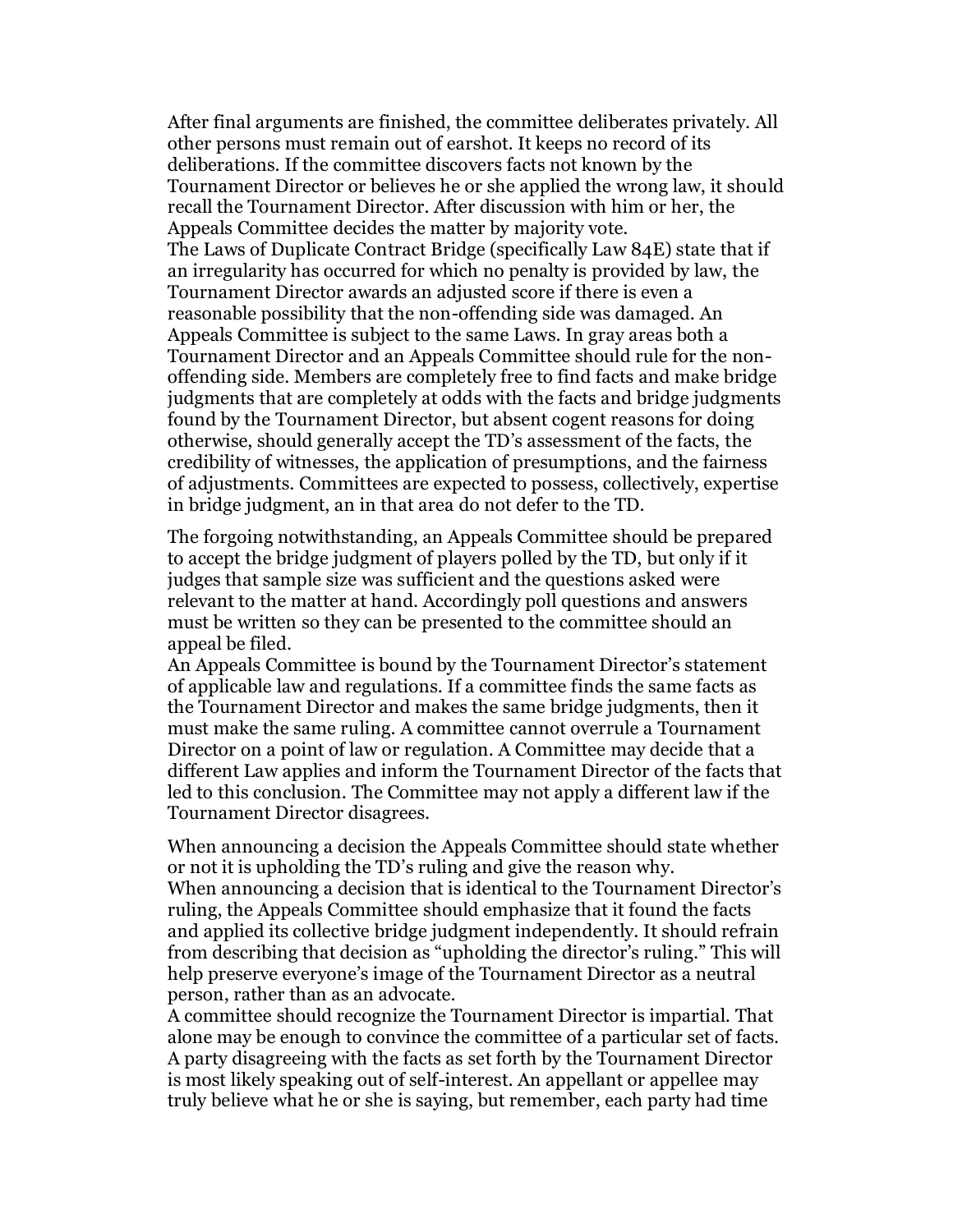to consider what they were going to say. This is a matter of credibility, discussed more fully in section IV. Principles of Evidence.

L. Announcing and Reporting the Decision

The committee should recall all parties and the Tournament Director to hear its decision. The chairperson should try to ensure that both sides are aware of why the decision was reached. All of the parties are subject to a disciplinary penalty if objections to the committee's decision are considered disrespectful of either the process or the committee. The Committee delivers its report on the official ACBL

form to the Tournament Director.

# <span id="page-8-0"></span>**IV. PRINCIPLES OF EVIDENCE**

<span id="page-8-1"></span>A. Evidence That May Be Considered by a Committee

ACBL is a membership organization whose governing body sets its own rules. Committees are not courts of law, so the rules of evidence applicable to courts of law and other legal tribunals do not apply to committees.

Usually, a committee should permit hearsay evidence but not hearsay on hearsay. We may roughly define hearsay evidence as a statement made by another person offered for the truth of the statement. An example is testimony by one person that another person said he or she heard South bid 3 spades. This is hearsay evidence if offered for the proposition that South bid 3 spades. A person who testifies that he or she heard a rumor that another person said he or she heard South bid 3 spades gives hearsay on hearsay, if offered for the same proposition.

While a committee should permit hearsay evidence, the weight given the hearsay evidence should be less than the weight given direct testimony. The reason is that it is not as reliable as direct testimony and there is no effective way to question it. This often means we have no way to be certain it is really true.

Hearsay on hearsay testimony is so unreliable that the possibility of prejudice far outweighs its probative value. We are all familiar with the elementary school game of story telling. The teacher whispers a short story to the first child. The child repeats the story to the next child, and so on until the last child tells the story to the class. The end story is usually substantially different.

The committee should consider any evidence that bears on an issue before it. If particular testimony makes any contested fact or factual inference more or less likely, then that particular testimony is relevant and the committee should hear it. A committee should not allow testimony that fails this test because hearing it is a waste of time.

What is relevant is primarily a matter of common sense and experience. ACBL expects committees to use their collective discretion rather than a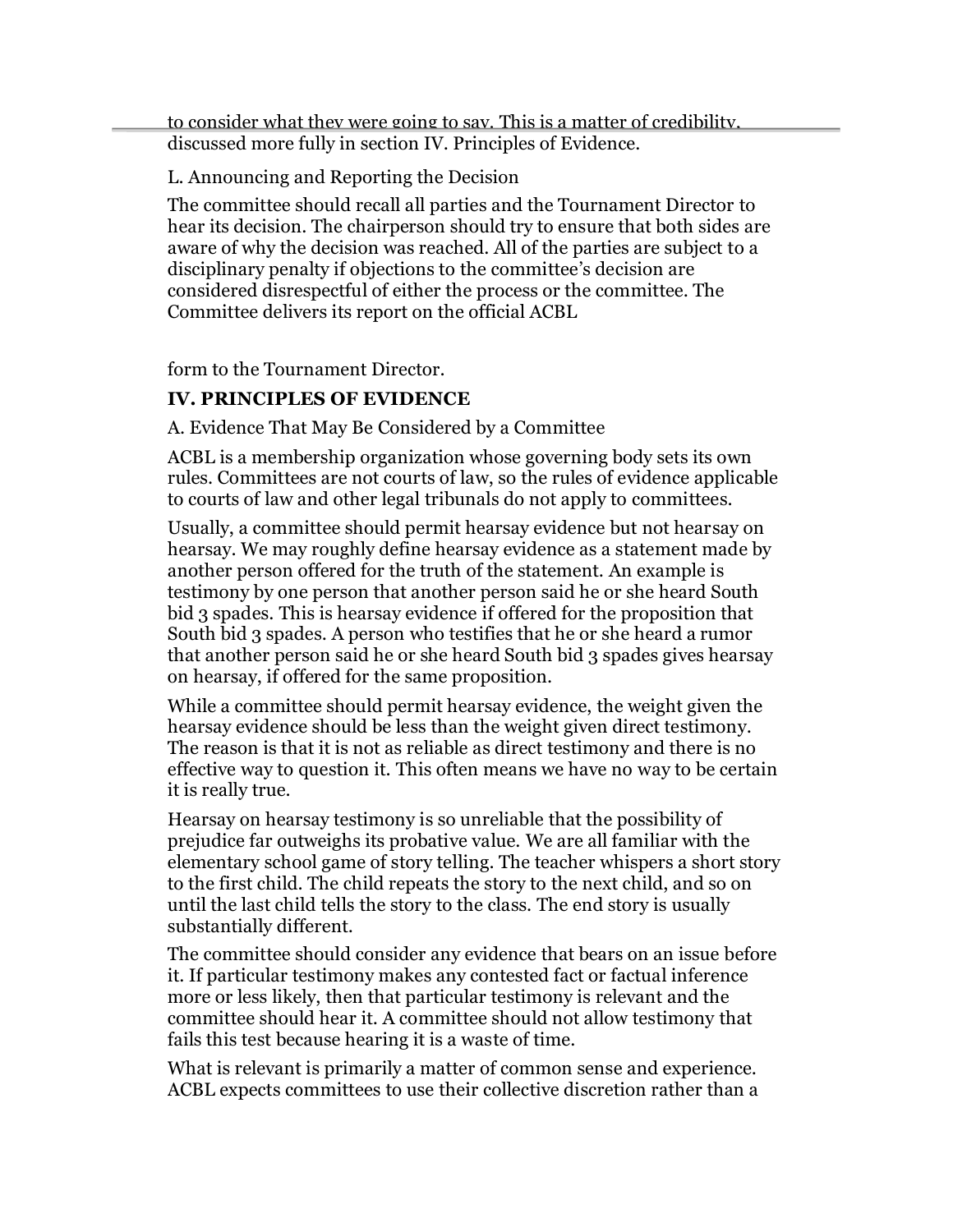#### rigid set of rules.

The committee should be prepared to deal with self-serving testimony. The testimony usually is relevant and should be admitted, but in such cases the committee should not give it any significant weight. The reason is the potential bias by players having a direct interest in the committee deciding matters in a particular way.

#### <span id="page-9-0"></span>B. Burden of Proof

As to a particular issue, the party with the Burden of Proof has the responsibility to prove that issue. A party satisfies the burden if he or she introduces evidence that, if accepted, could be a basis for deciding the matter in their favor. As an aside, the party still satisfies the burden of proof if the committee does not believe the evidence. In such a case the committee is simply resolving evidentiary or credibility issues against that party.

A committee must review the evidence independently, and makes its own determination of fact or bridge judgment. If, after consultation with other members, a committee member has any doubt in either case he or she should accept the Tournament Director's decision.

A Tournament Director has no burden of proof in an Appeals Committee hearing.

Remember, that if the committee finds the same facts and bridge judgment as the Tournament Director, it must make the same ruling, subject to attempting to persuade the Director that another Law, or a more correct interpretation of Law, requires a different result per Law 93B3.

## <span id="page-9-1"></span>C. Types of Evidence

When used to prove a proposition, direct evidence means that we require no inference to prove the proposition. Circumstantial evidence requires an inference to prove the same proposition. The dealer opens 1 diamond and second chair overcalls 2NT. Fourth chair explains the bid shows the "two lower unbid". This is direct evidence that the bid shows the two lower unbid suits. However, if fourth chair later bids clubs holding five hearts and only three clubs, that is circumstantial evidence that the bid does not show the two lower unbid suits.

Neither type of evidence is necessarily more convincing. A committee member can discount direct evidence about an automobile going through the intersection while the light is green if the witness proves to have an uncertain memory. Committee members should evaluate all direct and circumstantial evidence to decide which evidence is more credible and entitled to more weight under the circumstances of that particular hearing.

Demonstrative evidence is an object or tangible item. Its probative value depends on its connection to the other evidence produced in the hearing. For example, a convention card and partnership notes are demonstrative evidence. Their importance and effect in a mistaken bid versus mistaken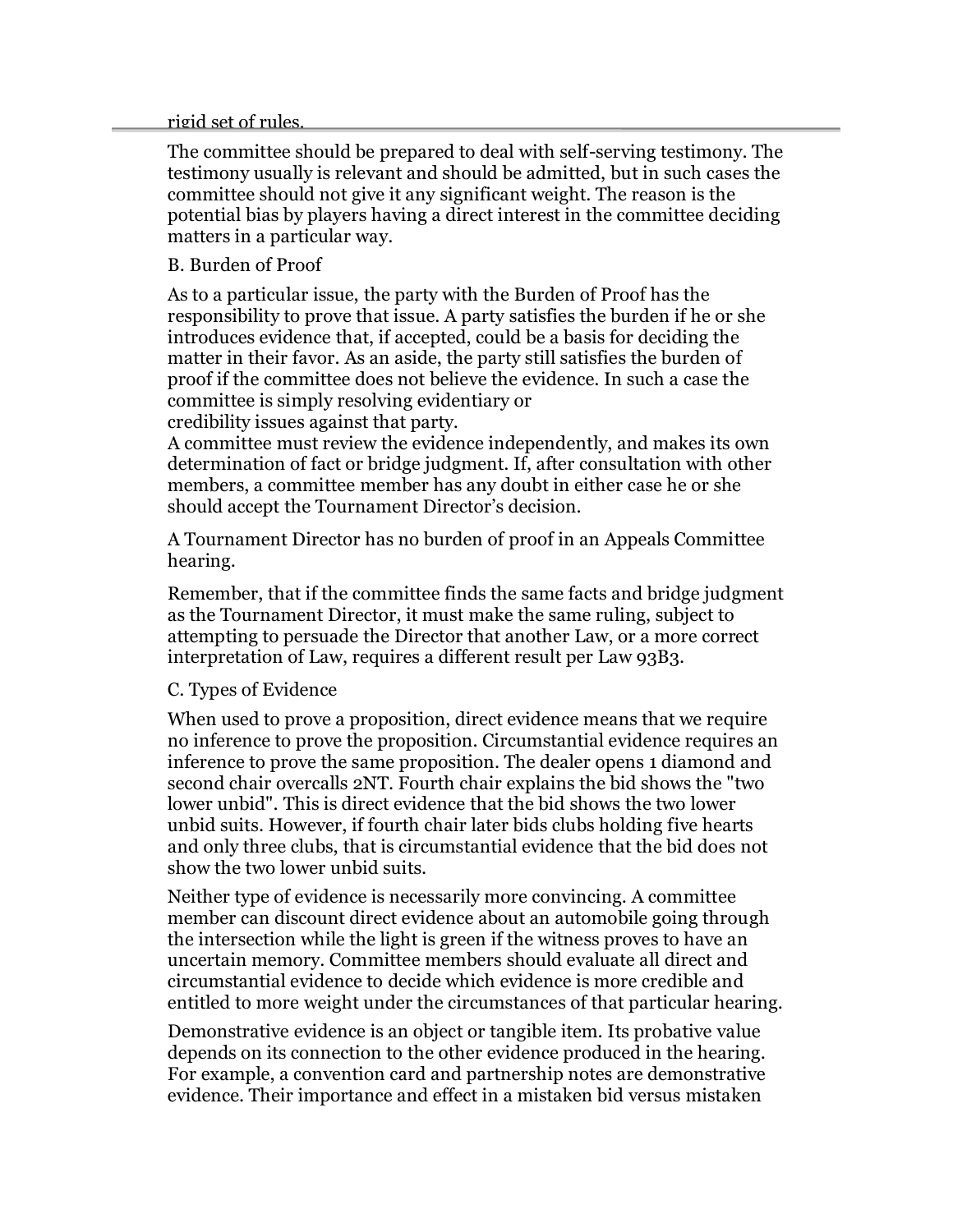explanation case could depend on their completeness and when the players filled in the relevant sections.

<span id="page-10-0"></span>D. Credibility and Weight

Credibility is the extent to which a witness is believable. A witness who testifies that the light was green when the automobile entered the intersection, but who later admits being miles away should be found not credible.

Witnesses usually testify to the truth as they perceive it. If two people testify to the opposite, such as whether a traffic light was green or red, one must be wrong. However, both could firmly believe they are correct and the other wrong. This sometimes happens when a witness so strongly wants a particular fact to be true that he or she becomes convinced of it. Committee members need not think a witness is lying to disbelieve him or her.

Weight is the degree to which credible evidence controls the ultimate decision of the committee. Weight is the importance assigned to the particular evidence. If a witness testifies that the playing area was very noisy, the testimony could be very credible. However, in a mistaken explanation versus mistaken bid case the testimony would not have much weight.

Sometimes evidence will be irrelevant due to legal constraints. In a hesitation case, the subjective opinions and judgments of the partner of the player who hesitated are irrelevant. The only relevant issues in a hesitation case are whether the hesitation demonstrably suggested the action taken and whether there was a logical alternative to the action taken.

A Tournament Director often bases his or her ruling on Management guidelines and precedents that suggest a particular ruling. The committee makes independent credibility decisions, and may depart from established Management guidelines and precedent only when there is overwhelming evidence to the contrary. Accordingly, the committee should not consider itself bound by the facts or bridge judgments found by the Tournament Director.

## <span id="page-10-1"></span>E. Organization

A committee's main task is to decide the facts, apply its collective judgment to the effect the facts have on the matter before it, apply the law as stated by the Tournament Director, to the facts, and make its decision. Its members should work together to reach a consensus. No member should stubbornly hold to a position without seriously considering the contrary positions held by other members, or change his or her position solely to avoid dissension.

A committee should not compromise on the facts. Only one set of facts can exist. Determining the effect of the facts is necessarily a subjective judgment. Compromise on the effect of those facts, therefore, is often